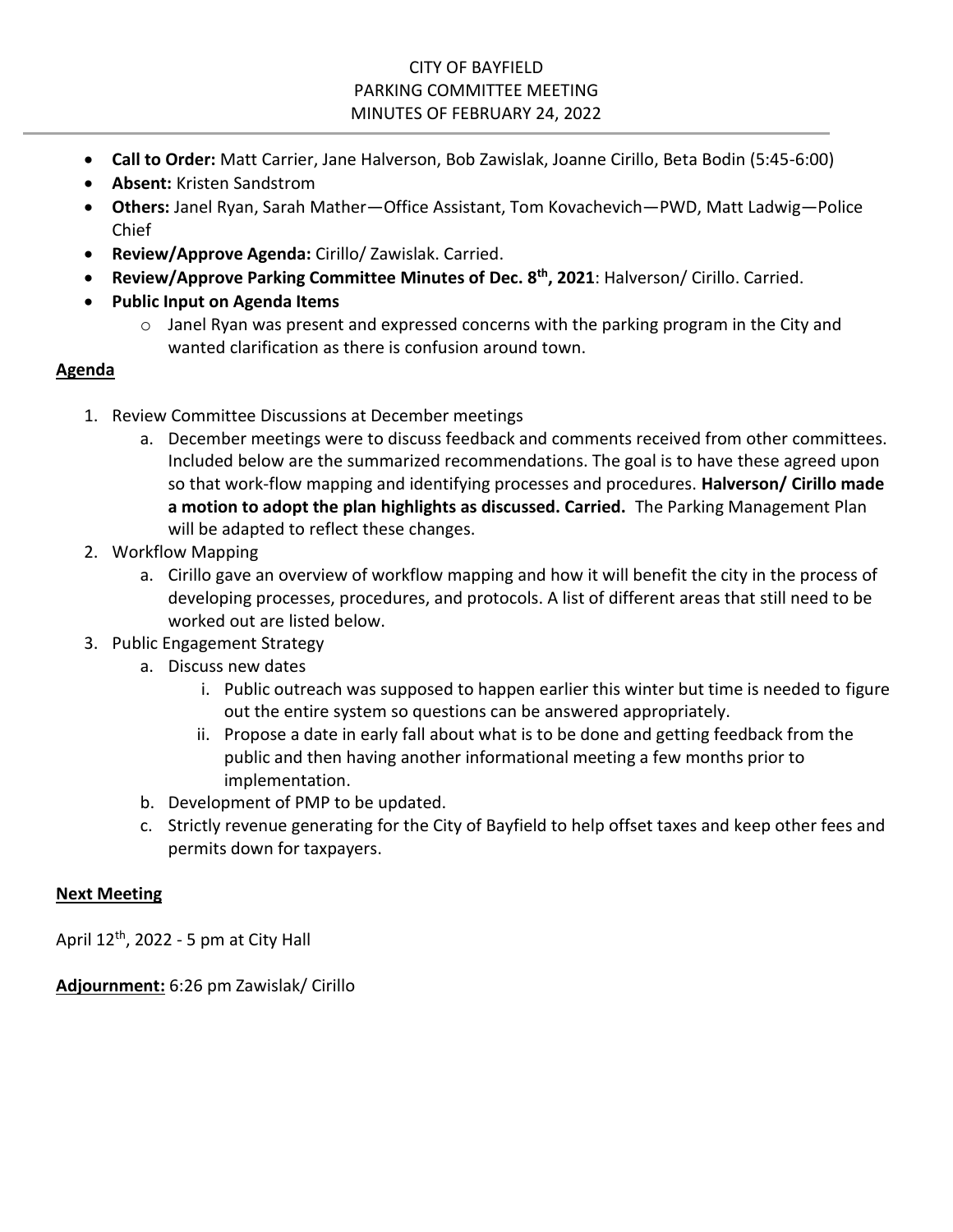# Parking Committee comments and discussion will be in red.

### **Summary of Revisions based off Other Committee Feedback**

The following list is a summary of the discussions from our December meetings. The December meetings were used to address the feedback the parking committee received from Planning Commission, Harbor Commission, Public Works Committee, and Parks and Recreation Committee. The list was assembled based off the meeting minutes and reflect the recommendations of the committee.

- 1. 2023 Implementation, not 2022
	- a. Need more time for public engagement
	- b. Allows more planning and development of procedures/protocols
	- c. Gives public works more time to prepare physical changes
	- d. ParkMobile recommends installing signage when the program is ready to be up and running.
- 2. Annually Review Parking Management Plan
	- a. Parking is a complex problem where there is no "one size fits all" solution. There are multiple stakeholders with conflicting agendas. Any "solution" must be reevaluated/adapted as new data and observations become known.
	- b. Once the system is implemented data will be gather through monitoring program (outlined in plan), ParkMobile data, and user feedback.
	- c. Annually the parking committee should adjust the plan per feedback and data.
- 3. Paid Parking Area and Zones (See Paid Parking Map)
	- a. Black Zone to be changed to green (Changed on map below). Boat ramp users park for free with boat ramp pass in designated area. Ramp pass would describe trailers can park in boat ramp lot and 1 block north/east of ramp on 3rd St and Wilson.
	- b. Formal shared parking agreements should be pursued with Bremer Bank and State DNR.
	- c. Yellow Zone to have length restriction of 22' or less to eliminate large recreation vehicles from blocking businesses.
	- d. Season pass holders follow the same suit as daily launch users
	- e. Harbor to adapt ramp pass/ post sign about parking
	- f. Refer zones to color name ("yellow, blue, green") and not "premium, standard, and value"
- 4. Trailers/RVs
	- a. Vehicles over 22' are restricted from parking in yellow zone
	- b. Vehicles over 22' parking outside yellow zone pay for "one space"
	- c. 22' is the same restriction as MIFL
- 5. Boat Ramp Users
	- a. Boat ramp users who possess boat ramp pass park free in boat ramp lot and 1 block north/east of ramp on 3<sup>rd</sup> St and Wilson Avenue. If parked outside this area the vehicle would be subject to payment according to zone regulations. Please see above #3
- 6. Marina Parking Only Area
	- a. Marina parking lots are reserved for marina slip owners only.
	- b. Enforcement and regulations are the responsibility of Marina lessee.
	- c. City willing to put paid parking system in area and share revenue with shared revenue agreement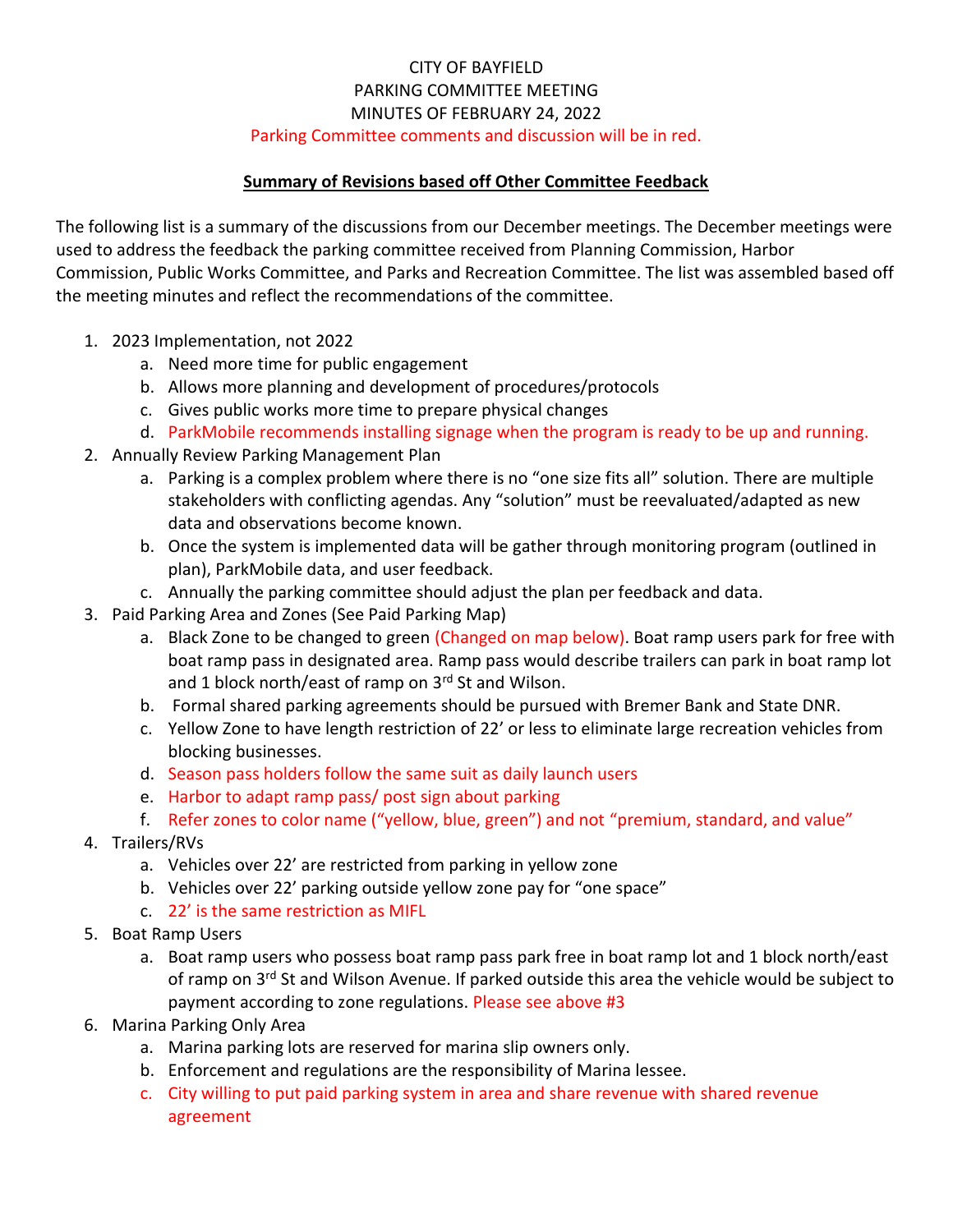# CITY OF BAYFIELD

#### PARKING COMMITTEE MEETING MINUTES OF FEBRUARY 24, 2022

- 7. Parking at East Dock and Reiten Beach
	- a. No special accommodations-users must pay (Changed to green on map below).
	- b. Will be part of green zone
- 8. Rec Center Parking
	- a. No special accommodations-users must pay
- 9. Pay Stations
	- a. Located only on city lots
	- b. Would look like what is at the campground, boat ramp, city dock appropriate signage would be necessary to instruct users
- 10. Resident Guest Permits
	- a. No guest permits shall be issued
	- b. Per the zoning code, rental units are supposed to have a separate off-street parking space.
- 11. Shared Parking Agreements
	- a. Agreements should be pursued with Bremer Bank and State DNR
	- b. Clarification is needed for Ferry Line to understand their parking lot regulation.
- 12. Post Office Parking
	- a. The spaces in front of Post office will continue as they currently exist and would not be charged to park.
	- b. 3 spaces would be open and free for revolving traffic (1 handicap)
	- c. Enforcement from tourist or other residents parking in these spaces for an extended period needs to be monitored.
- 13. Permits
	- a. Both stickers and digital permits should be investigated and decided which is best.
	- b. Other changes to permits are discussed below
	- c. Administration side still needs to be worked out on how to administer permits
	- d. Park Mobile does NOT allow for digital permits.
- 14. Phased Implementation
	- a. Not recommended
- 15. Validation can be done—business purchase X amount of parking and can validate parking with a code if patrons visit stores/ businesses.
	- a. Logistical side needs to be work thought with Park Mobile. Would businesses buy form the City or from Park Mobile?
	- b. Businesses do not have to offer validation for parking but could allow for more customers.
- 16. The monitoring system allows for changes to be made in the office without having additional signage.
	- a. Rates/ zones can be adjusted in house if needed.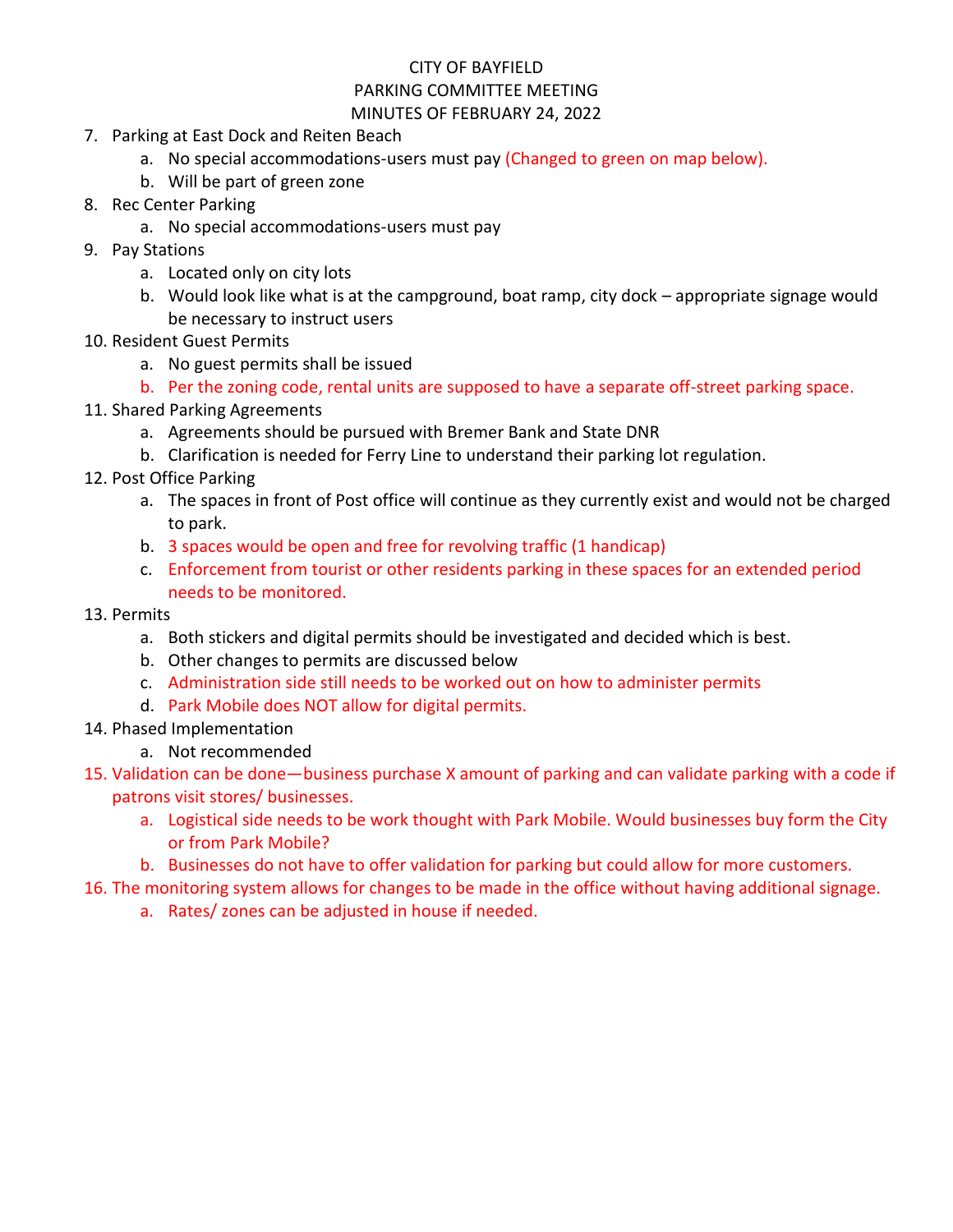# **City of Bayfield Parking Map**



### **Permits**

### **General Rules**

- Permit rules and regulations only apply during paid parking season.
- Permit holders are issued a sticker registered to their vehicle that allows a 3-hour block of parking time. You can move to any stall within those 3 hours but are subject to a ticket if your vehicle stays over 3 hours total without paying the meter.
- To be valid Vehicle stickers must:
	- o Be fully adhered & visible on the lower right hand passenger side
	- o Sticker must match license plate
- Permits are non-transferable and must match license plate registration.
- Permit holders are subject to all parking regulations including a \$20 fine for "IMPROPER DISPLAY" of a permit.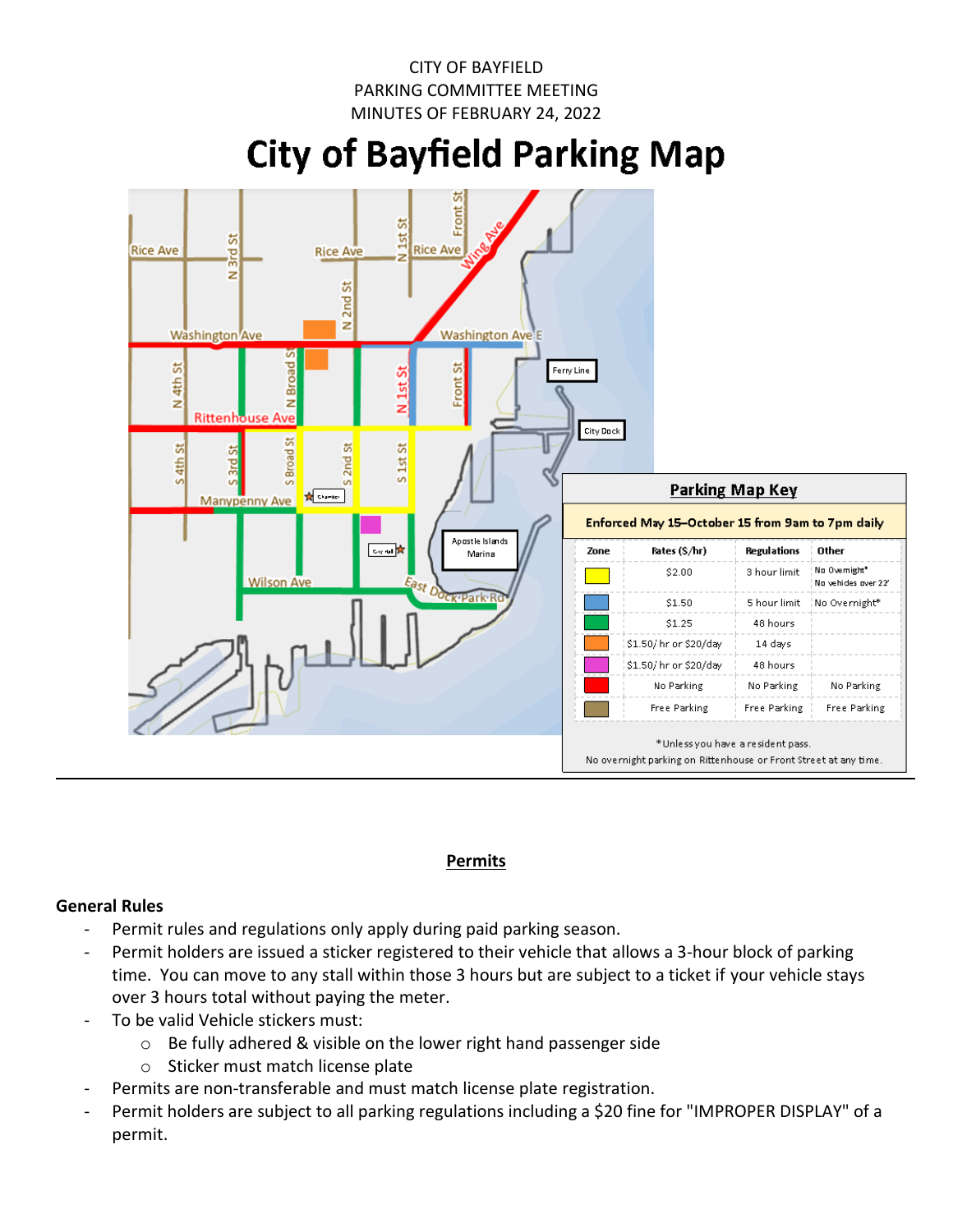### **Paid Parking Area Resident Permit**

- Cost Free
- Renewal This sticker must be renewed every year
- Eligibility Any person who is a resident homeowner or resident tenant eligible to vote in the City of Bayfield paid parking area with a valid driver's license, current vehicle registration, and current utility bill, property tax statement, or rental agreement that proves ownership/rental within City limits. Name on registration must match name on utility bill, tax statement rental agreement.
- Additional Details
	- o Permit exempt from 3-hour limit and allows parking up to 48 hours
	- o Overnight parking allowed in paid parking area except for Rittenhouse Avenue and Front Street.
	- $\circ$  Each resident homeowner or resident tenant shall be issued 1 sticker free of charge.

# **Property Owner/Tenant Permit**

- $Cost Free$
- Renewal This sticker must be renewed every year
- Eligibility Any person who is a property owner or resident tenant eligible to vote in the City of Bayfield with a valid driver's license, current vehicle registration, and current utility bill, property tax statement, or rental agreement that proves ownership/rental within City limits. Name on registration must match name on utility bill, tax statement rental agreement.
- Additional Details Each property owner homeowner or resident tenant shall be *issued 1 sticker free* of charge. Allows overnight parking in Green Zone.

# **Annual Permit**

- Cost \$50.00
- Renewal This sticker must be renewed every year
- Eligibility Any person with a valid driver's license and vehicle registration. Allows overnight parking in Green Zone.
- Additional Details There are no residency or property ownership requirements for this permit

# **Employee Permit**

- Cost Free
- Renewal This sticker does not renew
- Eligibility Any person who is employed by a business in the City of Bayfield with a valid driver's license, current vehicle registration, and recent pay stub that proves employment within City limits. Name on registration must match name on pay stub.
- Additional Details Permit holder shall only be allowed to park in the Green Zone. Permit is exempt from hourly restrictions but may not park overnight. Employees may park outside the designated zone but will be subject to rate charges. Employers will be responsible for communicating to City Hall any changes in employee status to allow permits to be deactivated as necessary.